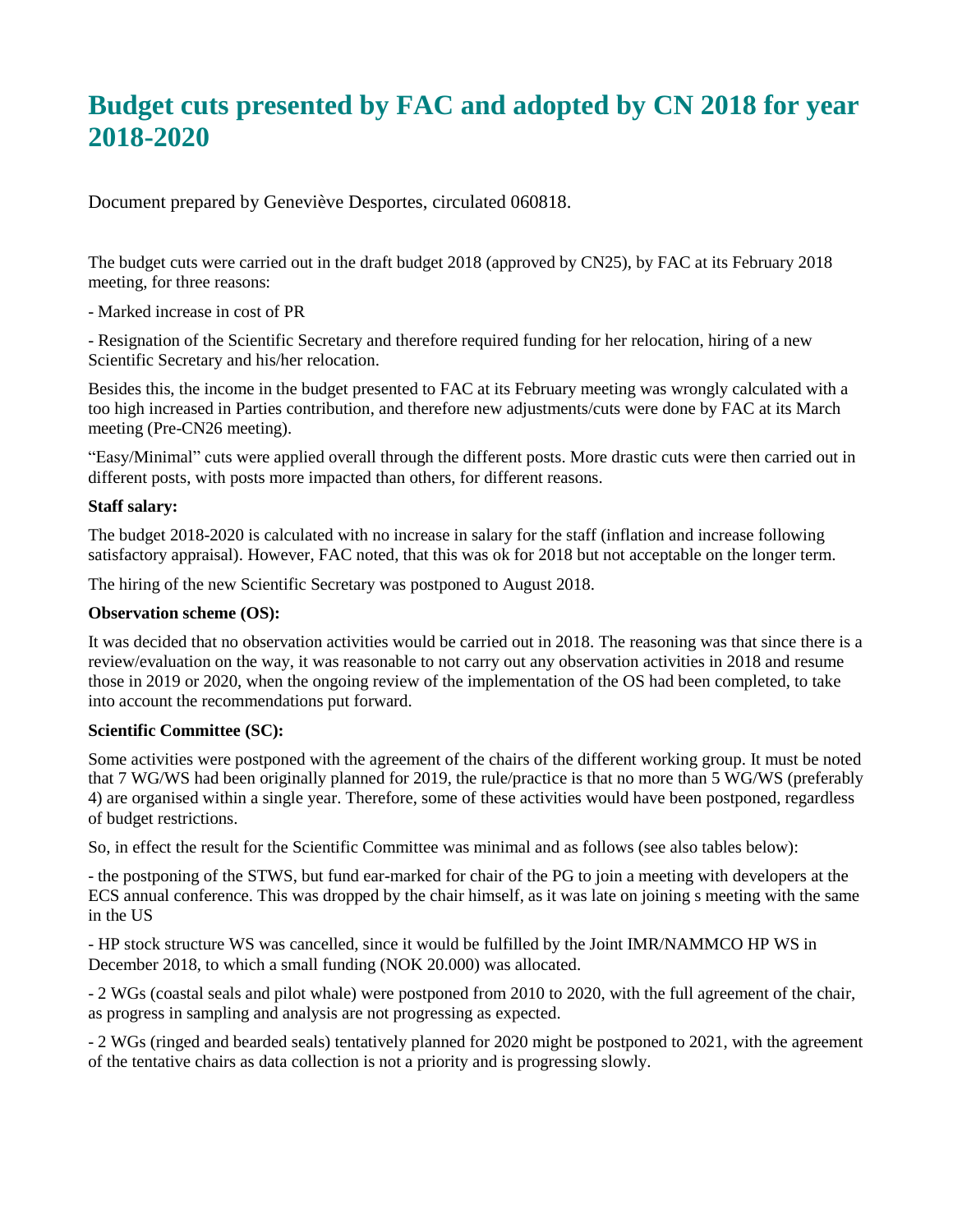# Originally proposed by SC24 for 2018, 2019 and 2020.

| 2018                                                                                                                                                                           | 2019                                                                                                                                                                                                        | 2020 or 2021           |
|--------------------------------------------------------------------------------------------------------------------------------------------------------------------------------|-------------------------------------------------------------------------------------------------------------------------------------------------------------------------------------------------------------|------------------------|
| - Abundance Estimates WG                                                                                                                                                       | - Joint ICES/NAFO/NAMMCO                                                                                                                                                                                    | - Bearded seal WG      |
| - By-Catch WG                                                                                                                                                                  | WG on harp and hooded seals                                                                                                                                                                                 | - Ringed seals WG      |
| - Walrus WG                                                                                                                                                                    | - Coastal seals WG                                                                                                                                                                                          |                        |
| - Satellite tagging workshop (STWS)                                                                                                                                            | - Pilot whale WG (assessment)                                                                                                                                                                               |                        |
|                                                                                                                                                                                | meeting)                                                                                                                                                                                                    | - Others, depending on |
| Contracted work:<br>- Review of North Atlantic killer<br>whales<br>- Analysis of all remaining TNASS<br>and NASS data, for species where<br>an abundance estimate is possible. | - NAMMCO/JCNB joint WG on<br>narwhal and beluga<br>- NAMMCO/JCNB joint<br>workshop on impact of climate<br>change on management advice<br>- Harbour porpoise stock<br>structure WS<br>- Harbour porpoise WG | requests               |

## Agreed by CN26 for 2018, 2019 and 2020.

| 2018                                                                                                                                                                              | 2019                                                                                                                                                                                                                                                                                       | 2020                                                                                   |
|-----------------------------------------------------------------------------------------------------------------------------------------------------------------------------------|--------------------------------------------------------------------------------------------------------------------------------------------------------------------------------------------------------------------------------------------------------------------------------------------|----------------------------------------------------------------------------------------|
| - Abundance Estimates WG<br>- By-Catch WG<br>- Walrus WG<br>- Joint IMR/NAMMCO harbour<br>porpoise symposium<br>- Fund ear-marked for chair of<br>STWS assist to a meeting at ECS | - Joint ICES/NAFO/NAMMCO<br>WG on harp and hooded seals<br>- NAMMCO/JCNB joint WG on<br>narwhal and beluga<br>- NAMMCO/JCNB joint<br>workshop on impact of climate<br>change on management advice<br>- Harbour porpoise WG<br>- Satellite tagging workshop<br>(STWS) (postponed from 2018) | Postponed from 2019<br>- Coastal seal WG<br>- Pilot whale WG<br>- Others, depending on |
| Contracted work:<br>- Review of North Atlantic killer<br>whales<br>- Analysis of all remaining TNASS<br>and NASS data, for species where<br>an abundance estimate is possible.    |                                                                                                                                                                                                                                                                                            | requests<br>Likely postponed to 2021<br>- Bearded & ringed seals WG                    |

## **Representations and outreach activities:**

These activities were reduced substantially.

## *Arctic Circle:*

NAMMCO Secretariat has organised in 2016 and 2017 two breakout sessions (Bos) at the annual AC Assembly in Reykjavìk. These were considered a very valuable input in terms of outreach and visibility and it had been decided that this effort should be continued in the coming AC Assembly, using different themes and partners.